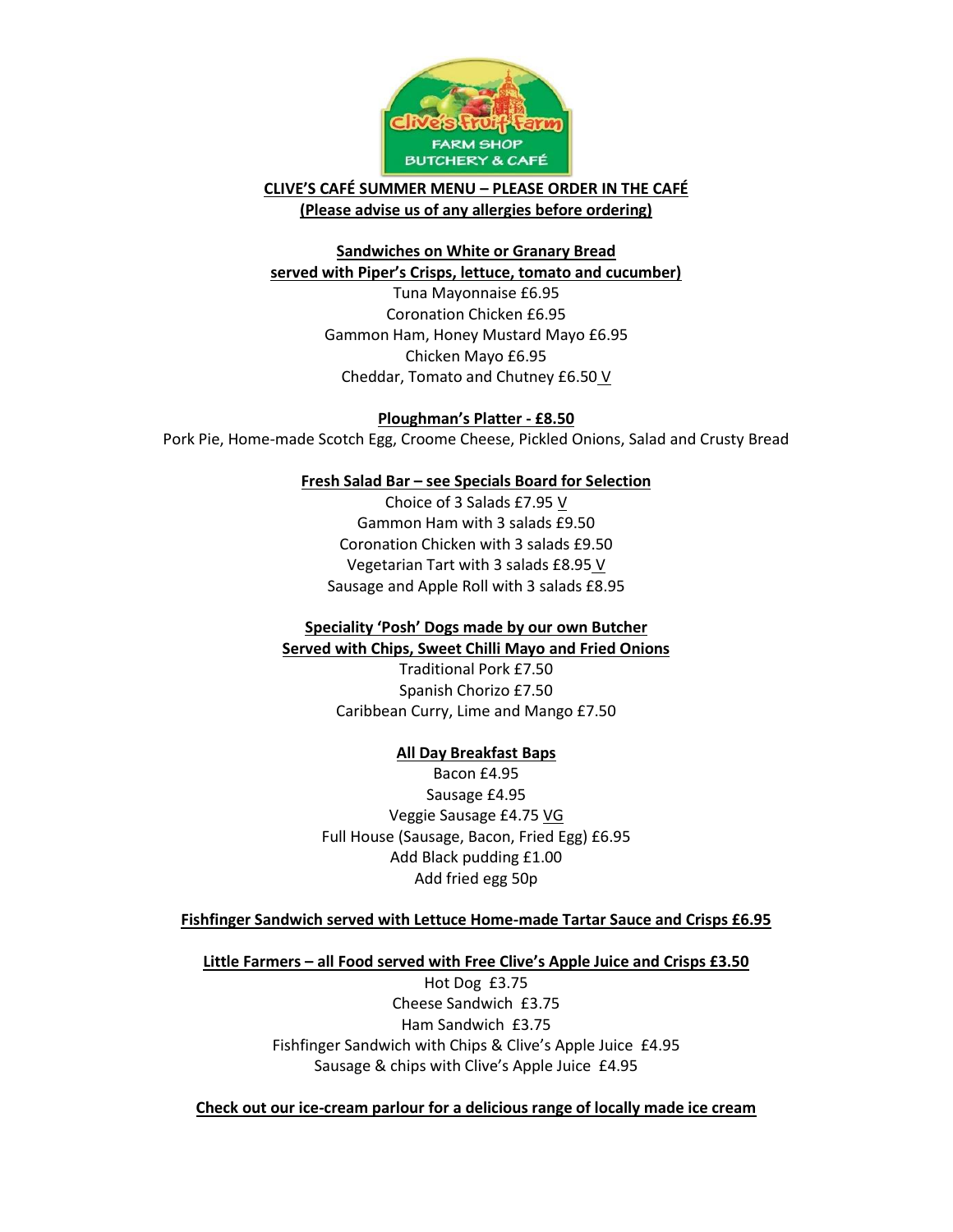

**CLIVE CAFÉ BREAKFAST MENU (served daily until-11.30am)**

*please advise us of any allergies before ordering*

### **Farmer Clive's Full English £9.95**

Local sausages, bacon, free range egg (poached or fried), Stornaway black pudding, tomato, baked beans, mushrooms,

hash brown, toast

### **Farmer Clive's Small Breakfast £6.75**

Bacon, free range egg (poached or fried), sausage with toast

Choose 2: hash brown, baked beans, tomato, Stornaway black pudding, mushrooms

Any extras: 50p each

# **Great Full Veggie £9.50 V**

Vegetarian sausages, halloumi, free range egg (poached or fried), mushrooms, tomatoes, baked beans, hash brown,

toast

**Small Veggie Breakfast £6.75 V**

Vegetarian sausage, halloumi, free range egg (poached or fried) with toast Choose 2: hash brown, baked beans, tomato, mushrooms

# **Eggs on Toast £4.95**

Poached or fried eggs on toast Add bacon (x2) £2.00 Add sausage (x2) £2.00

# **Smoked Salmon and Poached Eggs on Toast £7.95**

Poached eggs with smoked salmon on brown or white toast

**Brown or White Toast £2.95**

with jam or marmalade

**Granola Bowl £3.75**

Home-made Pecan Nut and Maple Syrup Granola with Toasted Seeds, Berries and Yoghurt

# **Little Farmer's Breakfast (children under 12) £4.95**

**Choose 3 items:** bacon, sausage, poached or fried egg, baked beans, mushrooms, hash brown, toast

# **All Day Breakfast Baps**

Bacon £4.95 Sausage £4.95 Veggie sausage £4.75 Full House (sausage, bacon and fried egg) £6.95 *Add Stornaway black pudding £1.00*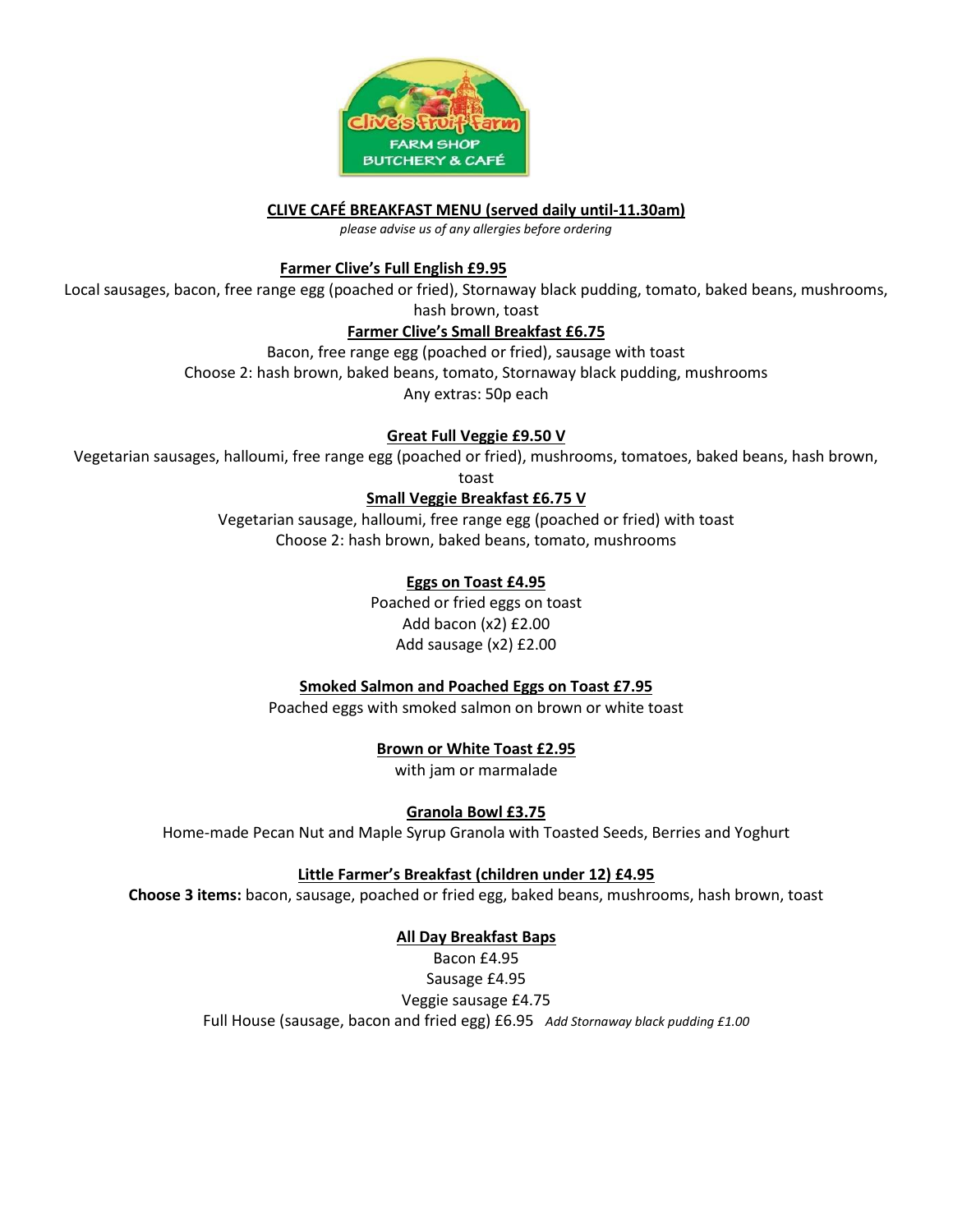

#### **THE CLIVE CAFÉ SUNDAY ALL DAY BRUNCH MENU – PLEASE ORDER IN THE CAFE**

**(Last orders 2.00pm)**

*please advise us of any allergies before ordering*

#### **Brunch Specials – please see café board**

**Farmer Clive's Great Full English £9.95**

Local sausages, bacon, free range egg (poached or fried), Stornaway black pudding, tomato, baked beans, mushrooms, hash brown, toast

#### **Farmer Clive's Small Breakfast £6.75**

Bacon, free range egg (poached or fried), sausage with toast Choose 2: hash brown, baked beans, tomato, Stornaway black pudding, mushrooms Any extras: 50p each

#### **Great Full Veggie £9.50**

Vegetarian sausages, halloumi, free range egg (poached or fried) Choose 2: hash brown,mushrooms, tomatoes, baked beans, toast V

#### **Farmer Clive's small veggie breakfast £6.75**

veggie sausage, halloumi, free range egg (poached or fried) with toast choose 2: hash brown, baked beans, tomato, mushrooms  $V$ 

#### **Eggs on Toast £4.95**

Poached or fried eggs on toast Add bacon (x2) £2.00 Add sausage (x2) £2.00

**Smoked Salmon and Poached Eggs on Toast £7.95**

Poached eggs with smoked salmon on brown or white toast

#### **Pancakes (x3) with Crispy Bacon and Maple Syrup £5.95**

**Granola Bowl £3.75**

Home-made Pecan Nut, Maple Syrup Granola served with Toasted Seeds, Yoghurt and Berries V

#### **Brown or White Toast £2.95**

with jam or marmalade

#### **Little Farmer's Breakfast (for children under 12) £4.95**

**Choose 3 items:** bacon, sausage, poached or fried egg, baked beans, mushrooms, hash brown. Served with toast.

#### **All Day Breakfast Baps**

Bacon £4.95 Sausage £4.95 Veggie sausage £4.75 Full House (Sausage, bacon and fried egg) £6.95 *Add Stornaway black pudding £1.00 Add a free range fried egg 50p*